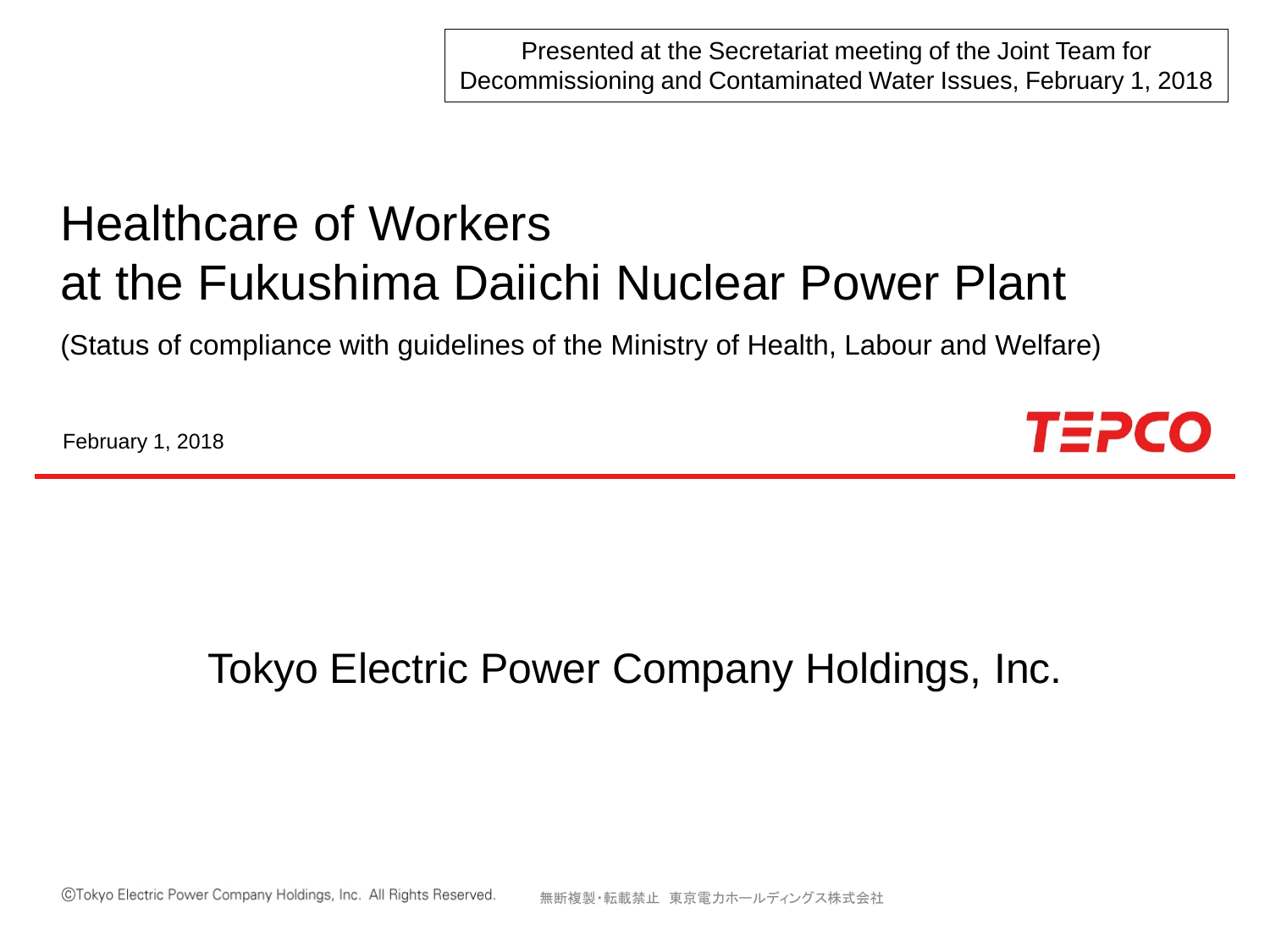

#### **As measures for the healthcare of the workers at the Fukushima Daiichi Nuclear Power Plant, the primary contractors and TEPCO have established and are using a system to address the following workers.**

- Target: Workers who have been determined through medical examinations to **"require thorough examinations," "require medical treatment," or "require continued medical treatment."**
- Purpose: Ensuring that the above workers **have consulted a doctor and, as needed, have been subject to appropriate work-related relief measures.**

#### <Background>

- As a response to the guidelines of the Ministry of Health, Labour and Welfare, we started to use the system in July/August 2016 (partially in August), with assistance from the primary contractors and using the specific goals and guidance provided by the University of Occupational and Environmental Health, Japan.
- For the time being, the status of health management will be checked based on quarterly reports from each primary contractor.
	- (Starting with the 2nd quarter of FY 2016, the status of health management has been reported at meetings by the office for meetings of the team for addressing decommissioning and contaminated water issues.)
- **This report contains information about the health management status in the 2nd quarter of FY 2017 covering the medical examinations for July–September) and about the follow-up statuses in the 1st quarter and earlier.** ⇒ The summary is shown on pages 2 and 3.

#### [Specific Goal]

- TEPCO and the primary contractors must ensure that the workers of the relevant subcontractors:
- 1) Receive necessary medical examinations on a periodic basis;
- 2) Consult a doctor if they have been determined through medical examination to require medical treatment or thorough examination;
- 3) Continue to receive necessary medical treatment at least while working at the site of the Fukushima Daiichi Nuclear Power Plant if they have been determined by a doctor to require medical treatment;
- 4) Are treated according to necessary actions including appropriate work-related relief measures based on the results of periodic medical examinations; and/or
- 5) Are subject to appropriate work-related relief measures, with their implementation status being continuously checked and the measures being continuously reviewed.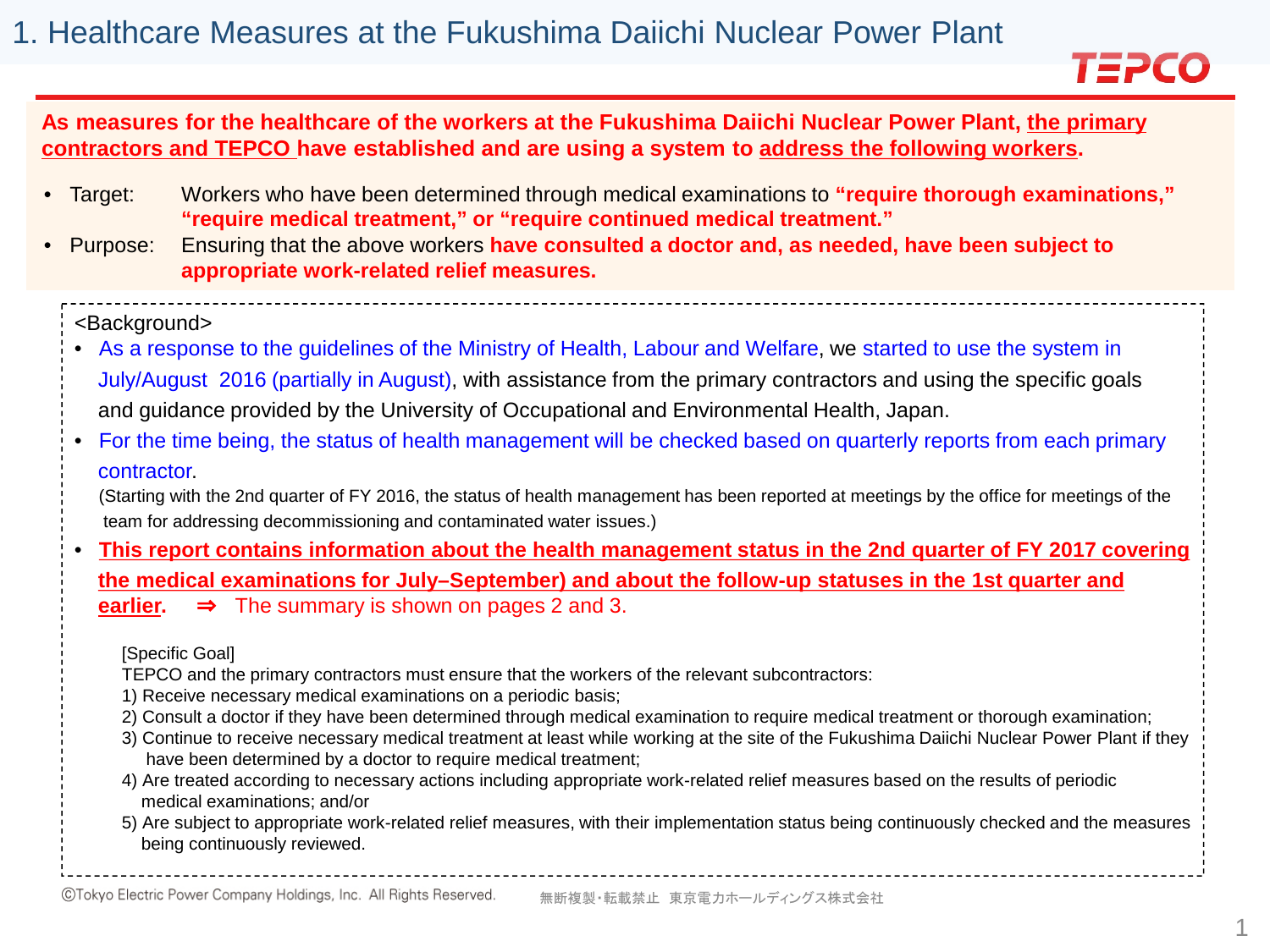#### 2. Results: Summarizing the Status of Management for Medical Examinations in the 2nd Quarter TEPCO

**Results: summarizing the status of management for medical examinations conducted in the 2nd quarter (July–September)**

**(1) The workers' reception of medical examinations and the results** [No. of offices covered: 50 (primary contractors: 47)]

- A total of 4,104 workers received medical examinations during the period, and 1,095 (27% of all workers) were determined to "require thorough examinations," "require medical treatment," or "require continued medical treatment." The number of those determined to "require thorough examinations" was 264 (6% of all workers).
	- Note: Applicable laws and regulations require that radiation workers should receive medical examinations before they start working as radiation workers and subsequently twice a year.

#### **(2) Status of those determined to "require thorough examinations"**

- The reports from the primary contractors indicated that 58% of the workers had already received thorough examinations and had been subject to appropriate work-related relief measures by the companies, as needed (A); if those who were expected to be subject to appropriate measures soon (B) were included, the achievement rate was 89%.
- All contractors are appropriately implementing the guidance and management under the established system.
- 11% of the workers concerned replied that they had not received medical examinations after they had been given guidance (C). Their subsequent statuses will be checked through the next reports for the 3rd quarter.

| Number of workers determined to "require thorough examinations": 264                                      |     |
|-----------------------------------------------------------------------------------------------------------|-----|
| : Status<br>A (workers have received thorough exams and, as necessary, the companies                      | 153 |
| have applied appropriate work-related relief measures to the workers)<br>B (Workers are in the midstream) | 83  |
| C (Workers have not yet received thorough exams after guidance)                                           | 28  |

Note: We asked the contractors to report the statuses of those "requiring medical treatment" and "requiring continued medical treatment," namely, those not "requiring thorough examination," through the reports for the quarter after the next.

⇒ The primary contractors are appropriately reporting the statuses, indicating that the systems built by them are effectively functioning, and even identify how the workers are addressed by the relevant subcontractors.



Note: The numbers of workers indicated are simple sums of those reported from each company. Some workers may have been counted more than once if they were relocated or if the system counted workers on a per medical examination category. The same applies to the figures on the next page.